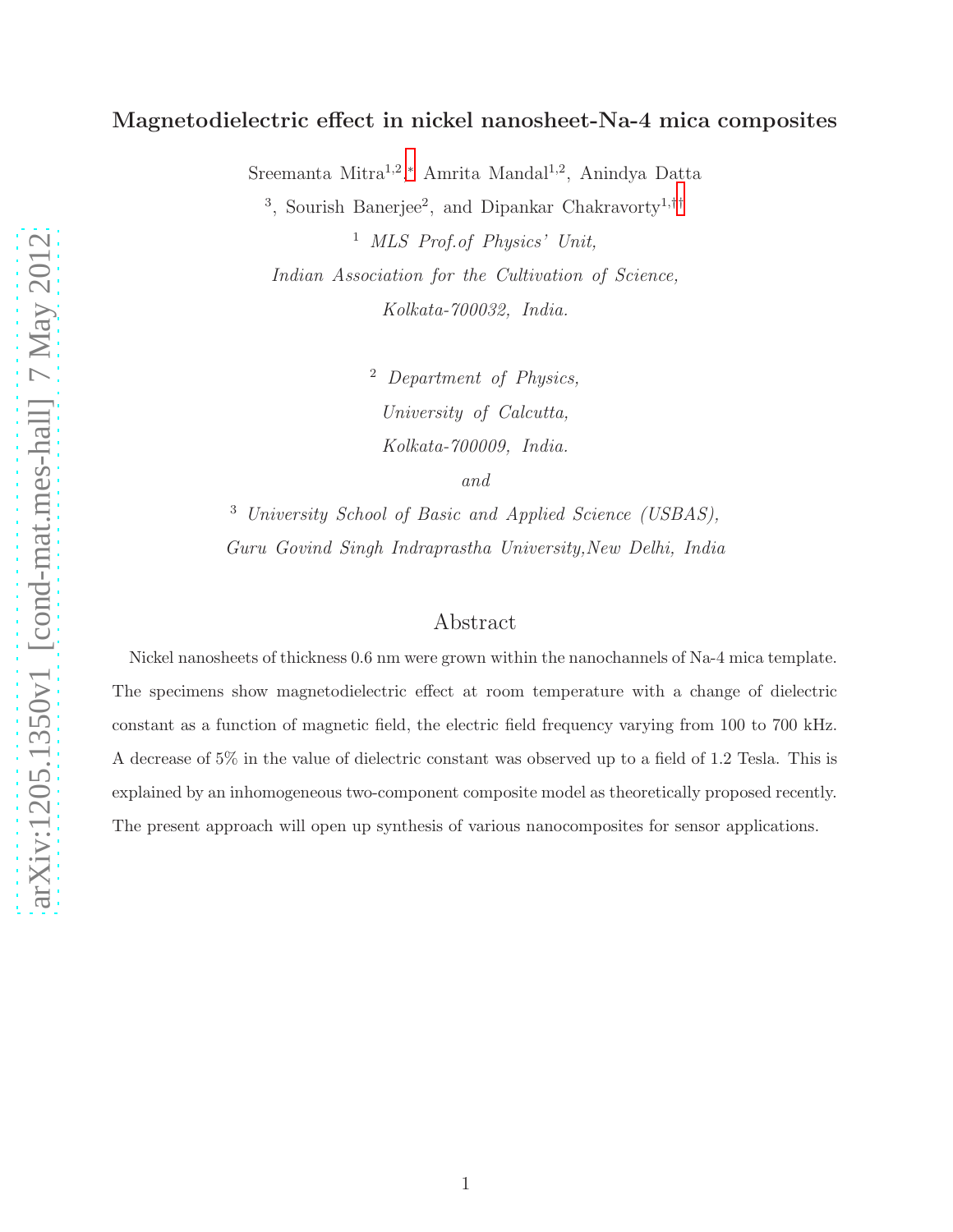Multiferroic materials<sup>[1](#page-8-2)[,2](#page-8-3)</sup> have been shown to exhibit a coupling between the dielectric property an[d](#page-8-4) the static magnetic field $3-6$ . Magnetodielectric effect has been studied for various mat[e](#page-8-5)rial[s](#page-9-1) e.g, manganese oxide<sup>5</sup> double perovskites<sup>7</sup>. There has been a number of evidence given in the literature showing that the magnetodielctric effect in suitable composites could arise due to the presence of inhomogeneities in the system concerned  $8-10$  $8-10$ . The present work has been motivated by a recent theoretical analysis, which predicted that such an effect could be possible in a two component two dimensional composite media, the components having different conductivities $^{11}$  $^{11}$  $^{11}$ . Two-dimensional crystals of various materials have been the subject of investigation of late because of unusual properties expected in such  $s$ ystems<sup>[12](#page-9-5)[–15](#page-9-6)</sup>. Chemical exfoliation of materials having layered structures has been adopted for generating flakes with few layers. A simple rubbing of fresh surfaces of suitably chosen crystals led to the formation of single layers of crystals<sup>[15](#page-9-6)</sup>. Recently two dimensional single crystalline nickel of triangular and hexagonal shape have been grown by a solution phase method<sup>[16](#page-9-7)[,17](#page-9-8)</sup>. These have thicknesses around 6 nm, and edge length of the order of 15.4 nm.

We have taken a template based approach to grow two dimensional silver<sup>[18](#page-9-9)</sup> and compounds like  $BaTiO<sub>3</sub><sup>19</sup>$  $BaTiO<sub>3</sub><sup>19</sup>$  $BaTiO<sub>3</sub><sup>19</sup>$  and  $GaN<sup>20,21</sup>$  $GaN<sup>20,21</sup>$  $GaN<sup>20,21</sup>$  $GaN<sup>20,21</sup>$ . For this purpose Na-4 mica, having the chemical composition  $Na_4Mg_6Al_4Si_4F_4O_{20}$ ,  $xH_2O$ , was used as the template. Na-4 mica has nanochannels within its crystal structure having a thickness of  $0.6 \text{ nm}^{22,23}$  $0.6 \text{ nm}^{22,23}$  $0.6 \text{ nm}^{22,23}$  $0.6 \text{ nm}^{22,23}$ . The structural characteristics of Na-4 mica allow the presence of four cations per unit cell. These can be exchanged with suitable ions which then contribute to the formation of the target compound after proper heat treatment. Because of a small thickness of the grown material, a much higher aspect ratio can be induced in it than that reported so far. In this letter, we report on the growth of Ni nanosheets within Na-4 mica channels. The composites exhibit magnetodielectric characteristics. The results are consistent with the inhomogeneous conductor model referred to earlier. The details are reported in this letter. Primarily Na-4 mica was synthesized by usual sol-gel technique. Synthesis of Na-4 mica has been described elsewhere<sup>[19](#page-9-10)[,24](#page-10-2)</sup>. The Na-4 mica powder was kept inside a saturated solution of  $Ni(NO<sub>3</sub>)<sub>2</sub>, 6H<sub>2</sub>O$  (as obtained from E.Merck (India) Ltd.) for two and a half months, at an elevated temperature 333K in an air oven, for the ion exchange reaction,  $2Na^{+} \Leftrightarrow Ni^{2+}$  to take place. The mixture was stirred from time to time. Besides the ion exchange process, the nanochannels were filled with  $Ni(NO<sub>3</sub>)<sub>2</sub>$  molecules, which had gone into the channels by means of diffusion. The powder was then dried and washed thoroughly with deionised water several times, so that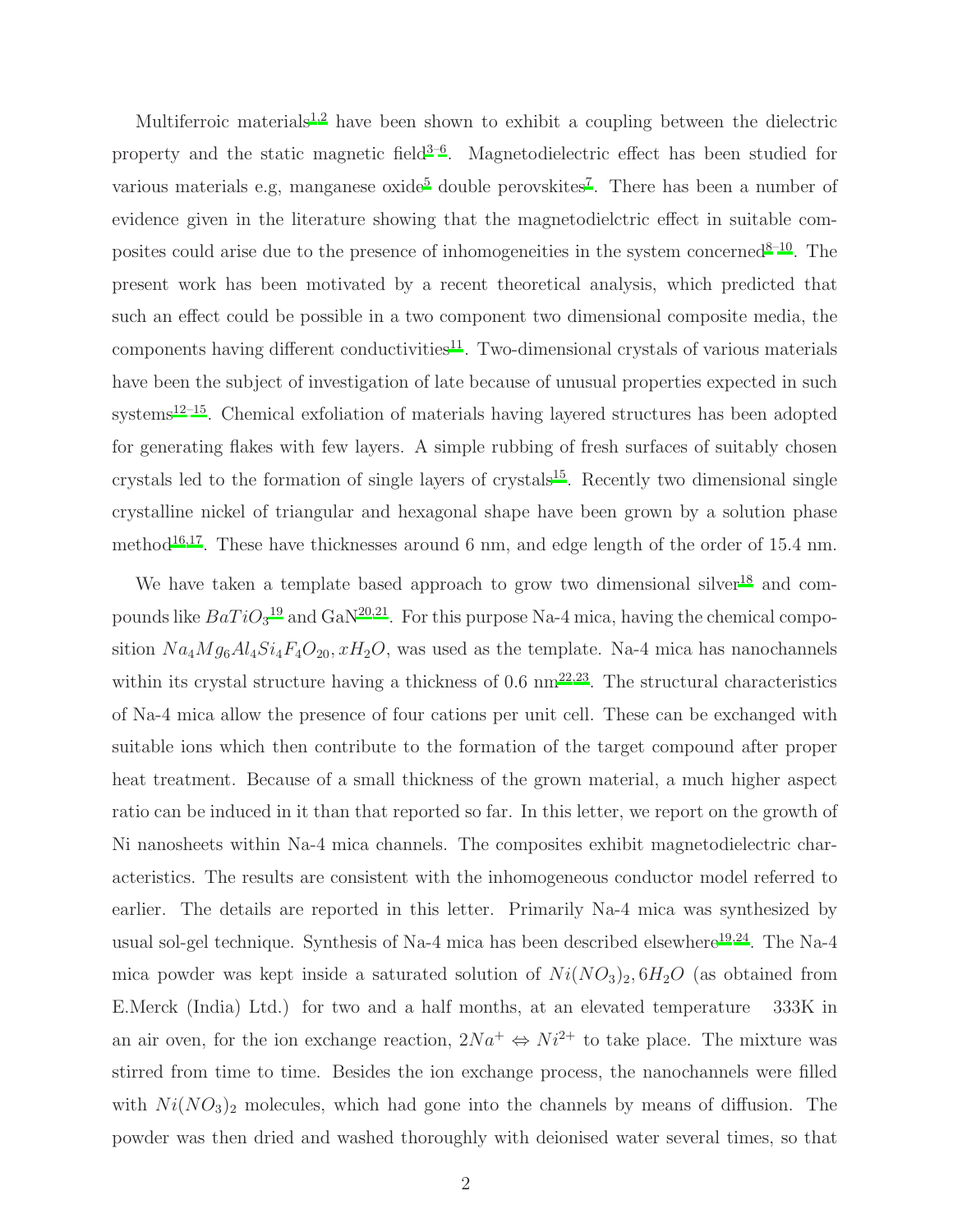no  $Ni(NO<sub>3</sub>)<sub>2</sub>$  molecule was left on the surface of the powdered sample. After few repetitions no trace of nickel was present in the filtrate as found by chemical group test. Dimethyl Glyoxime was added to the filtrate and no red colored precipitate was found which signified that there was no nickel in the filtrate. Then the sample was subjected to a reduction treatment. The powder, in an alumina boat, was brought to 1273 K in nitrogen atmosphere inside a tubular furnace and then it was subjected to Hydrogen  $(H_2)$  gas flow at that temperature for 1 hour. Hydrogen reduced the  $Ni^{2+}$  ions in the nanochannels to form nickel. The sample was brought back to room temperature by furnace cooling in nitrogen atmosphere.

X-ray diffraction study on the samples was performed using monochromatic  $CuK_{\alpha}$  radiation (wavelength 0.1540 nm), (Bruker D8 XRD SWAX) starting from  $2 \theta = 10^{\circ}$  to 80<sup>o</sup>. To study the microstructure, nickel nanosheets were extracted from the Na-4 mica channel by etching the composite sample with 40% HF aqueous solution and centrifuged in SOR-VALL RC 90 ultracentrifuge at 40,000 rpm for 30 minutes. The morphology and electron diffraction pattern were studied by transmission electron microscope (JEOL 2010) operated at 200kV. For dielectric and magnetoelectric coupling measurements the composite powder was cold pressed by applying a pressure of  $5tons-cm^{-2}$  to form a pellet of 1cm diameter and 1 mm thickness. Silver paint (supplied by M/S Acheson Colloiden, Netherland) was applied on both faces of the samples to form electrodes. The capacitance change as a function of applied magnetic field (using a large water cooled electromagnet) was measured using an Agilent E4980A precision LCR meter. In the latter measurement the orientation of the applied magnetic field was perpendicular to the electric field for determining the value of the dielectric constant.

From X-ray diffraction pattern of the composite sample, presence of both nickel and Na-4 mica can be confirmed with their corresponding lattice planes, marked on the figure  $1^{25}$  $1^{25}$  $1^{25}$ . Figure 2(a) shows the transmission electron micrograph of nickel nanosheets grown within Na-4 mica. Figure 2(b) gives the high resolution transmission electron micrograph of one of the nanosheets. The interplanar spacing obtained from the image is 0.20 nm, which is in agreement with the  $d_{hkl}$  value for the (111) plane in nickel. The presence of nickel phase is further confirmed by figure  $2(c)$ , which shows the selected area electron diffraction pattern. The  $d_{hkl}$  values are calculated from figure  $2(c)$  and summarized in table 1. These are compared with Joint Committee on Powder Diffraction Standards (JCPDS) data (file no.04-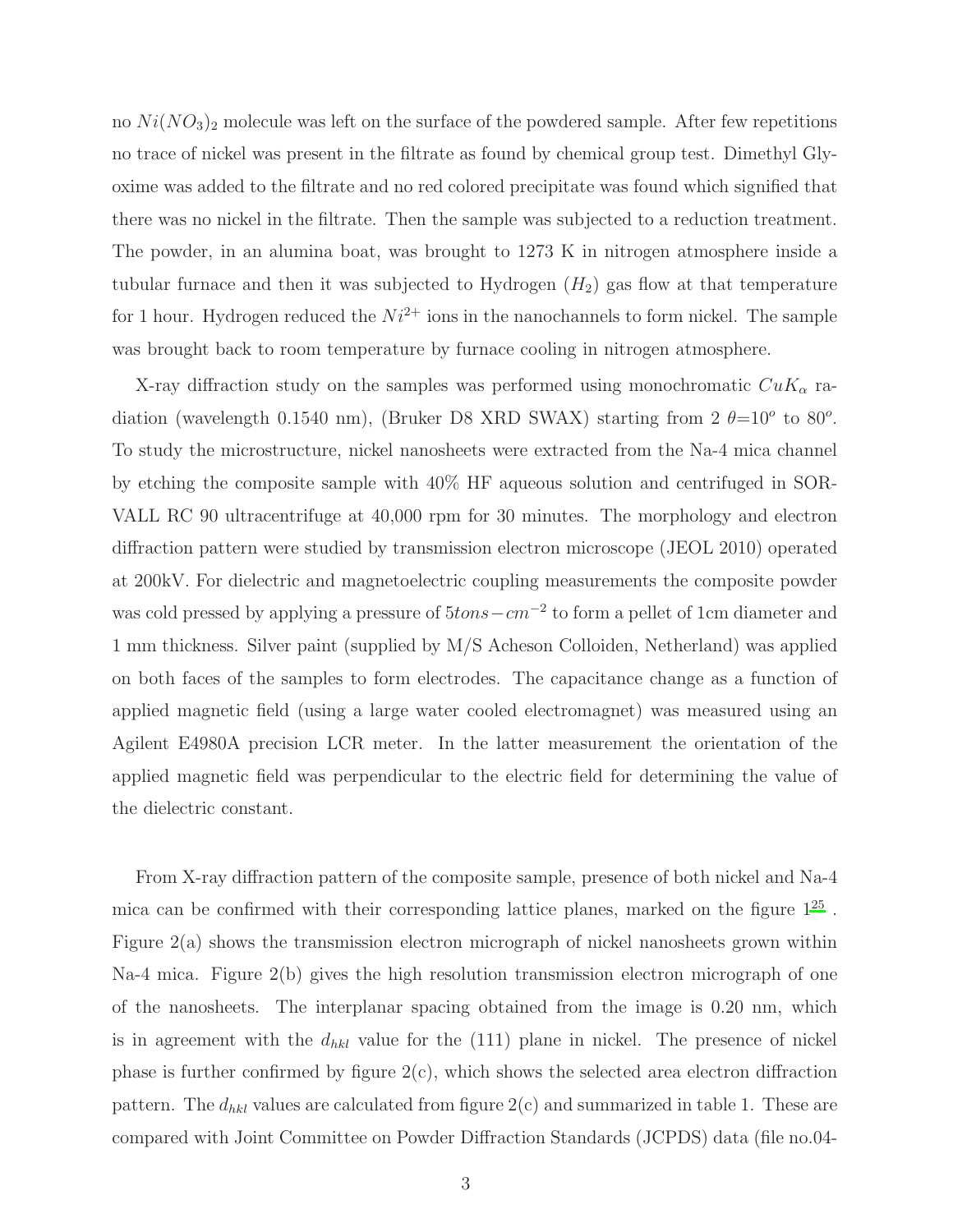

FIG. 1. X-ray diffraction pattern of the composite sample comprising Na-4 mica and nickel.



FIG. 2. (a) Random assembly of nickel nanosheets. (b) High resolution lattice image from a nickel nanosheet. (c) Selected area electron diffraction pattern of (a).

0850) for nickel and Na-4 mica<sup>[25](#page-10-3)</sup>. It is evident that the composite contains both the nickel and Na-4 mica phases confirming the growth of nickel films within the Na-4 mica structure.

We have performed the dielectric permittivity measurement of the composite specimen and delineated the real and imaginary components of the same. Figures 3 and 4 show the frequency dependence of the real  $(\epsilon')$  and imaginary  $(\epsilon'')$  parts respectively, measured at different temperatures. It is seen that the real part  $(\epsilon')$  decreases from a high value as the frequency is increased, whereas the imaginary part  $(\epsilon'')$  clearly shows a Debye like relaxation peak<sup>[26](#page-10-4)</sup> which shifts to higher frequencies as the temperature is increased. It is to be noted that the lines in figures 3 and 4 are drawn to guide the eye. The composite material shows dielectric dispersion and we have shown this more clearly in fig. 5 where a Cole-Cole diagram[26](#page-10-4) has been plotted. It is evident that the semi-circle characterizes the dielectric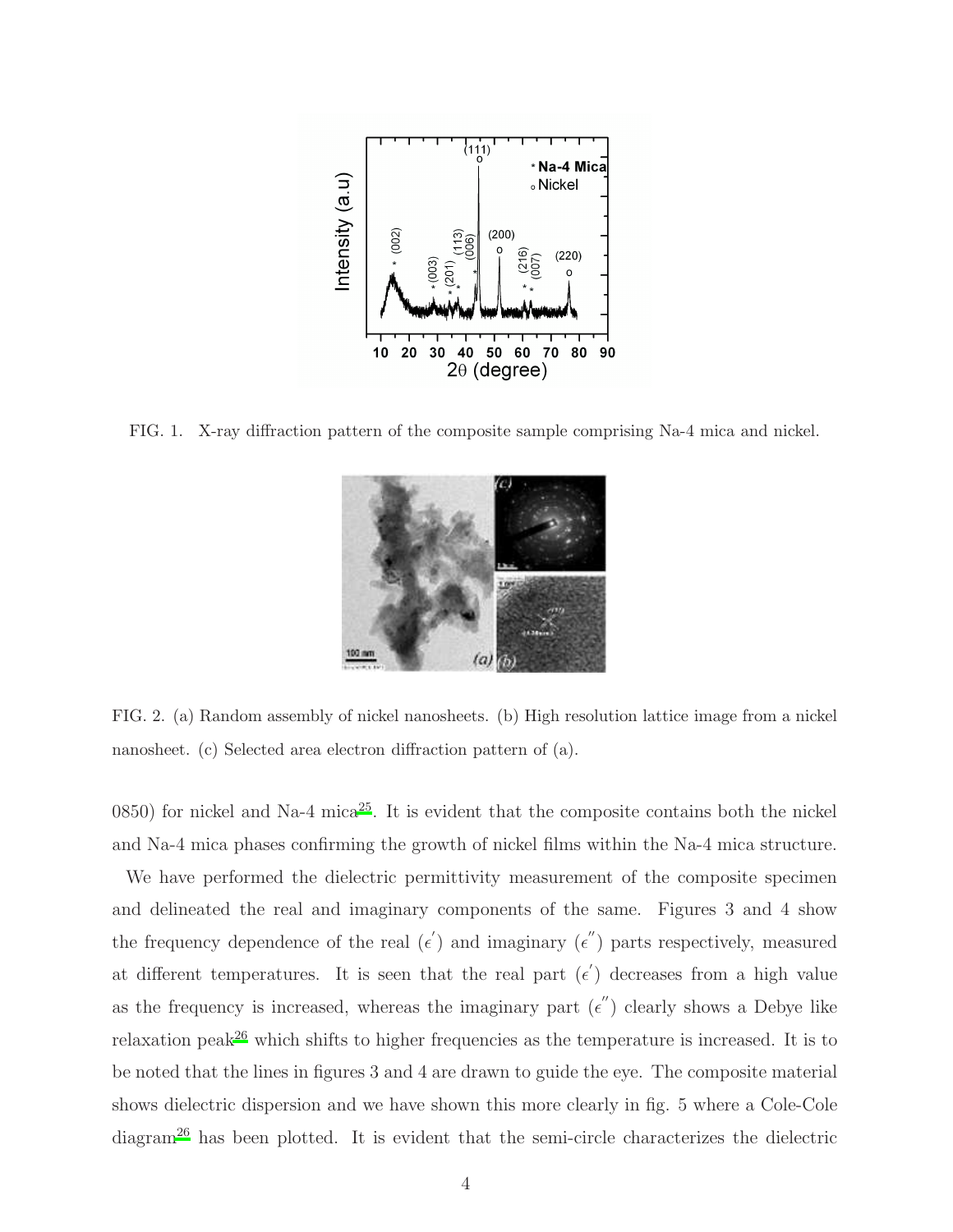| Observed Na-4 mica Nickel |       |       |
|---------------------------|-------|-------|
| (nm)                      | (nm)  | (nm)  |
| 0.25                      | 0.244 |       |
| 0.20                      |       | 0.203 |
| 0.15                      | 0.15  |       |
| 0.12                      |       | 0.124 |
| 0.10                      |       | 0.101 |
| 0.09                      |       | 0.088 |

TABLE I. Interplanar spacing estimated from electron diffraction data and JCPDS file respectively.



FIG. 3. Variation of real part of permittivity  $(\epsilon')$  for the nanocomposite as a function of frequency measured at different temperatures.

data. This can be explained on the basis of a heterogeneous dielectric having laminae with different values of dielectric permittivity and electrical conductivity. It was shown earlier that such a system exhibits a dielectric dispersion with a single relaxation time $27,28$  $27,28$ . The laminae in our case comprise the nickel films within the nanochannels of Na-4 mica and the mica blocks constituted by silicon-oxygen tetrahedra and aluminum-oxygen octahedra. Thus the dielectric measurement and the analysis thereof establish the fact that this composite is electrically inhomogeneous. We have investigated a possible magnetodielectric effect in our system. This was motivated by a recent theoretical work in which it was shown that magnetocapacitance effect can be observed in a two component composite medium [11].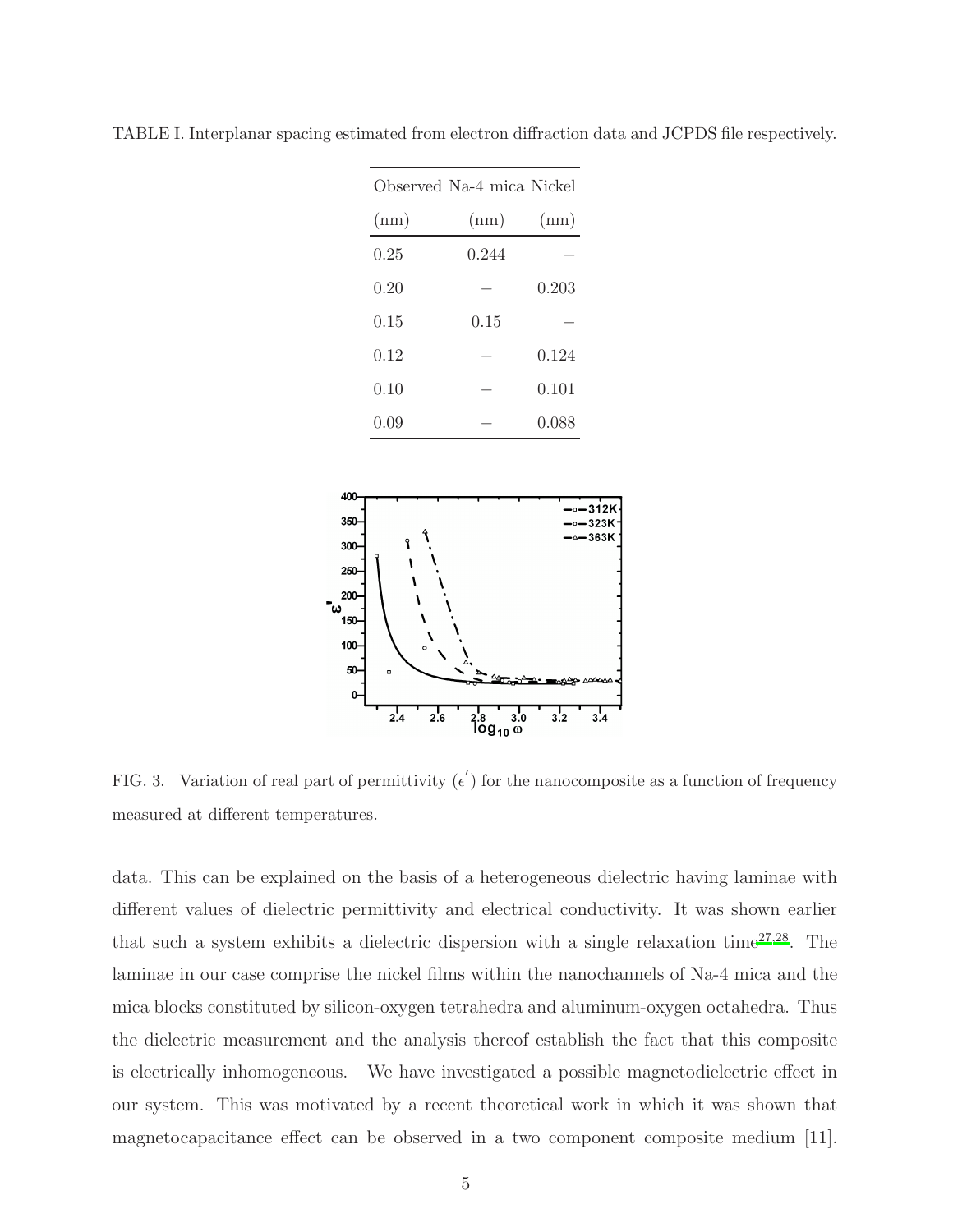

FIG. 4. Variation of imaginary part of permittivity  $(\epsilon'')$  for the nanocomposite as a function of frequency measured at different temperatures.



FIG. 5. Cole-Cole diagram for the nanocomposite measured at 323 K.

The physical mechanism is essentially based on the accumulation of space charge layer at the boundary of the conducting and non conducting layers respectively. This causes an effective dipole moment within the system which is reflected in the corresponding dielectric constant of the material. Application of a magnetic field causes movement of these charges perpendicular to both the electric and magnetic field directions (Hall effect). This brings about a lowering of the space charge and hence a decrease in the value of the dielectric constant. The dielectric permittivity of an inhomogeneous medium consisting of a purely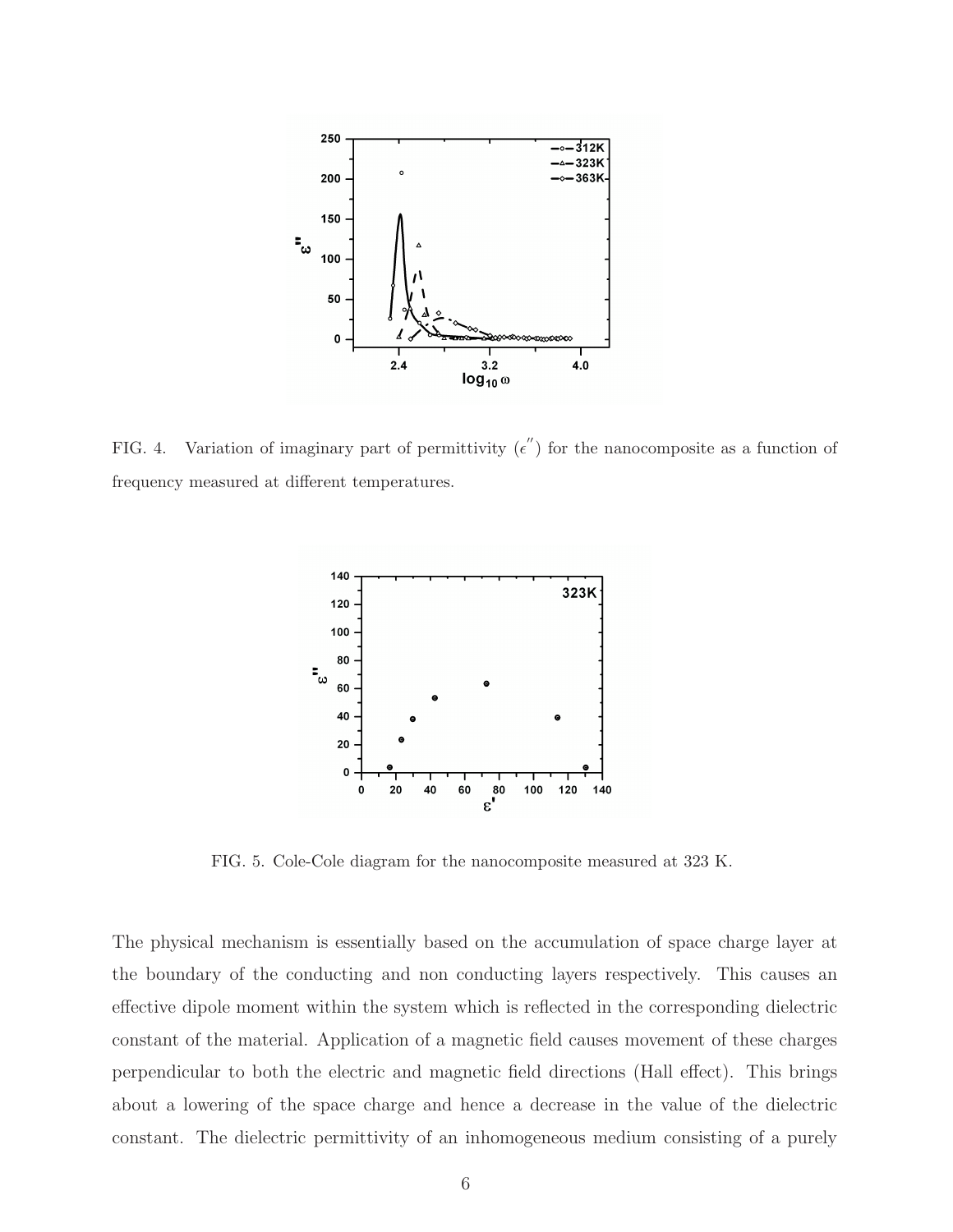

FIG. 6. Variation of dielectric constant of the nanocomposite with magnetic field at different electric field frequencies

resistive and purely capacitive region connected in series has been shown to be given by

$$
\epsilon_c(\omega) = \epsilon \frac{(1 + i\omega\tau)}{\sqrt{i\omega\tau[(1 + i\omega\tau)^2 - (\omega\tau\beta)^2]}}
$$
(1)

where,  $\epsilon_c(\omega)$  is the effective dielectric permittivity,  $\omega$  is the angular frequency of the applied electric field,  $\epsilon$  the dielectric constant of the region in Na-4 mica containing the covalently bonded blocks comprising Si, Al, Mg, and O,  $\tau = \epsilon \rho$ ,  $\rho$  being the resistivity of the nickel nanofilm, and  $\beta = \mu H$ ;  $\mu$  being carrier mobility and H the applied magnetic field. Figure 6 shows the variation of real part of effective dielectric permittivity  $\epsilon_c(\omega)$  of our sample as a function of magnetic field H. It is seen that  $\epsilon_c(\omega)$  decreases as H is increased. We have fitted the experimental data to equation (1) using  $\mu$  as the parameter. A value of  $\rho = 6.14(10^{-6} - cm)^{29}$  $\rho = 6.14(10^{-6} - cm)^{29}$  $\rho = 6.14(10^{-6} - cm)^{29}$  for bulk nickel and  $\epsilon = 17^{24}$  $\epsilon = 17^{24}$  $\epsilon = 17^{24}$  for Na-4 mica were used in these calculations. The theoretically fitted points are also shown in figure 6. It is evident that the dielectric constant of the composite system shows an increase with the lowering of frequency. This is a characteristic feature of Maxwell-Wagner polarization effect [26](#page-10-4). Our dielectric data substantiate this aspect of the nanocomposite we have studied here.

In figure 7 is shown the experimental and theoretically fitted data for the imaginary part of dielectric permittivity as a function of applied magnetic field. It is to be noted that the percentage changes in the real and imaginary parts of dielectric permittivity were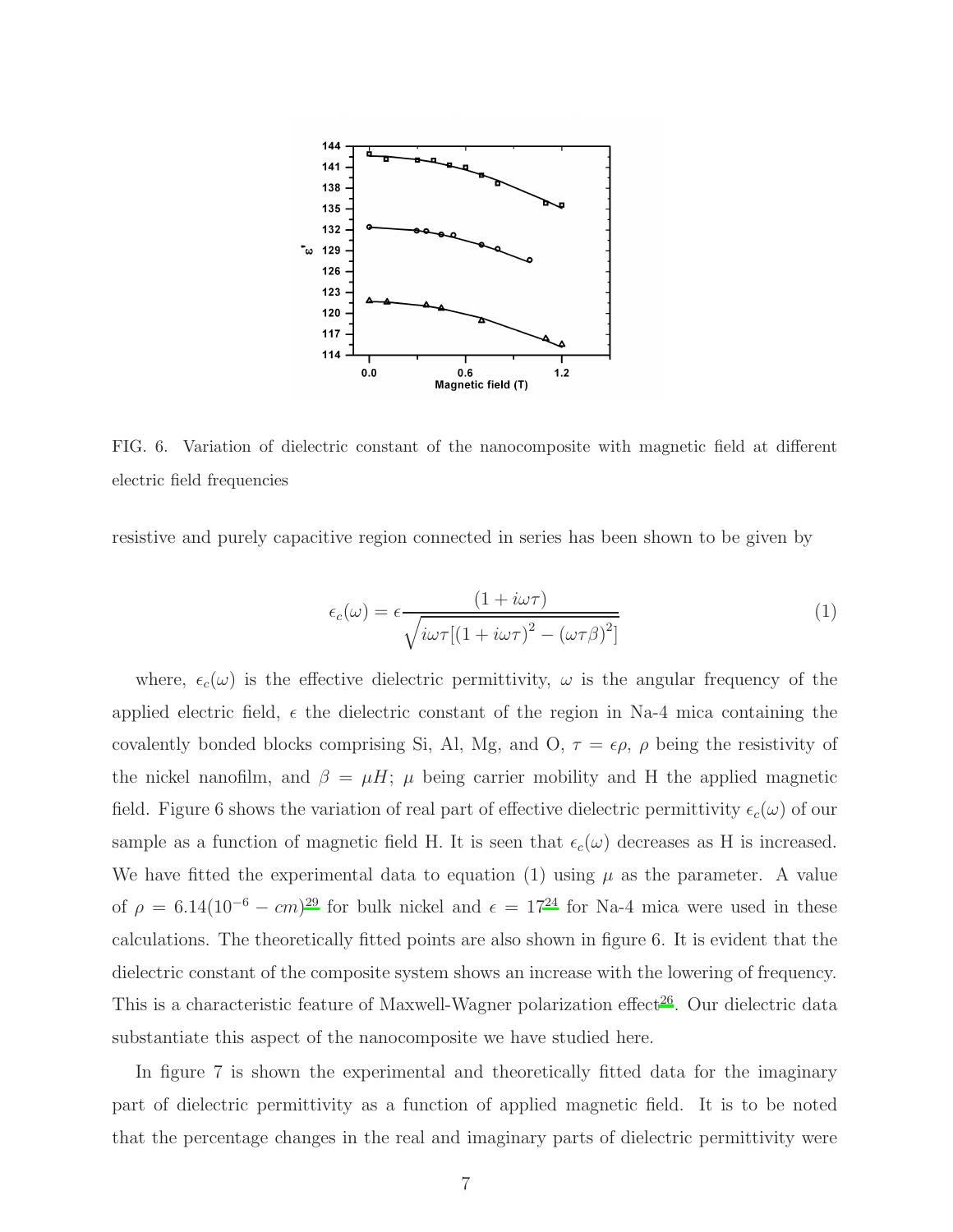

FIG. 7. Variation of dielectric constant of the nanocomposite with magnetic field at different electric field frequencies

found to be in the ranges of 3.6 to 5.2% and 15.2 to 25.4% respectively. A satisfactory agreement is observed between the two sets of values for all frequencies at which measurements were carried out. The theoretical analysis and successful fitting of the experimental data to the model of a two component two-dimensional composite medium validates the space charge polarization effect we have invoked in our discussion. The extracted value of  $\mu$  is found to be 0.28  $m^2 volt^{-1}sec^{-1}$ . The dimension of  $\mu$  should be  $(Tesla)^{-1}$ . The latter which is  $(Weber)^{-1}(m^2)$  can be related by Faradays law of electromagnetic induction to  $m^2 volt^{-1}sec^{-1}$ . This is much larger than the mobility of carriers in the bulk nickel viz,  $0.56(10^{-3}m^2volt^{-1}sec^{-1})$ . We argue that in our case the conducting phase i.e. nickel has got higher mobility due to its ultrathin configuration. Such an increase in mobility has been shown to occur in ultra-thin films<sup>[30](#page-10-8)</sup>. This is related to a decrease in carrier density and a consequential increase in the average time between carrier collisions under the influence of an applied electric field. As the number of collisions decreases the movement of the carriers becomes much easier. This is reflected in an increase in mobility. It may be mentioned that the magnetodielectric effect studied here was measured with an electric field of frequency in the range 100 kHz to 700 kHz at room temperature with a maximum magnetic field applied as 1 Tesla. These are conditions ideal for the construction of a magnetic sensor as pointed out by earlier authors<sup>[8](#page-9-2)</sup>.

Lastly, we need to point out that the present nanocomposite system contains nickel and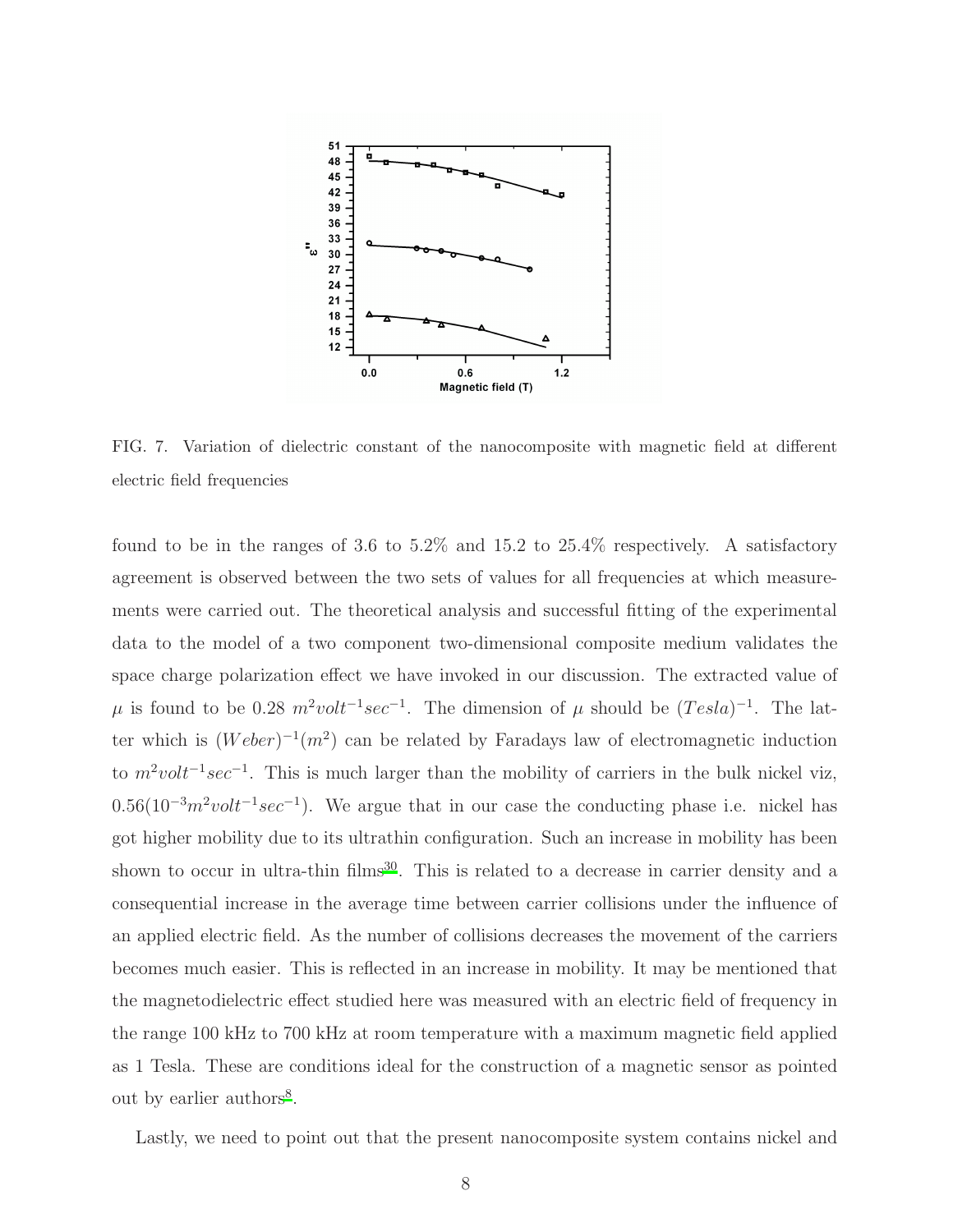as such the latter could be expected to contribute independently to its magnetodielectric behaviour. Our measurements show this material to be ferromagnetic, exhibiting superparamagnetic behavior above 428 K. Details of these properties will be reported elsewhere. It has not been possible to directly measure the magnetoresistance of the nickel films present in our system. However, we have used the magnetoresistance data of 80nm thick nickel film as reported in literature<sup>[31](#page-10-9)</sup>. Using equation (1) and incorporating a negative change in resistivity of 0.3% at an applied magnetic field 1.2 T we estimated a change in dielectric constant of 0.14%. This is an order of magnitude less than the changes observed in our studies. Hence the effect of magnetoresistance of nickel on the magnetodielectric properties of our nanocomposite sample is negligible.

In summary, nanosheets of nickel with thickness equal to 0.6 nm have been grown within the nanochannels of Na-4 mica. The composites show dielectric relaxation behaviour expected of a two-phase laminar conductor. The specimens exhibit a magnetodielectric effect with a change of dielectric constant as a function of magnetic field of 5% up to a field of 1.2 Tesla. The measurements were carried out at room temperature and with an electric field of frequency in the range 100 to 700 kHz. The results are explained on the basis of an inhomogeneous two-component composite model. This strategy of specimen preparation will lead to development of magnetic sensors for various applications.

<span id="page-8-0"></span>∗ [sreemanta85@gmail.com](mailto:sreemanta85@gmail.com)

- <span id="page-8-2"></span><sup>1</sup> N. A. Hill, J. Phys. Chem. B 104, 6694 (2000), <http://dx.doi.org/10.1021/jp000114x>
- <span id="page-8-3"></span><sup>2</sup> T. S. Chan, R. S. Liu, C. C. Yang, W.-H. Li, Y. H. Lien, C. Y. Huang, and J.-F. Lee, J. Phys. Chem. B 111, 2262 (2007), <http://dx.doi.org/10.1021/jp067680y>
- <span id="page-8-4"></span><sup>3</sup> J. Hemberger, P. Lunkenheimer, R. Fichtl, H.-A. K. von Nidda, V. Tsurkan, and A. Loidl, Nature 434, 364 (2005), <http://dx.doi.org/10.1038/nature03348>
- <sup>4</sup> T. Kimura, S. Kawamoto, I. Yamada, M. Azuma, M. Takano, and Y. Tokura, Phys. Rev. B 67, 180401(R) (2003), <http://dx.doi.org/10.1103/PhysRevB.67.180401>
- <span id="page-8-5"></span><sup>5</sup> N. Hur, S. Park, P. A. Sharma, S. Guha, and S.-W. Cheong, Phys. Rev. Lett. 93, 107207 (2004), <http://dx.doi.org/10.1103/PhysRevLett.93.107207>

<span id="page-8-1"></span><sup>†</sup> [mlsdc@iacs.res.in](mailto:mlsdc@iacs.res.in)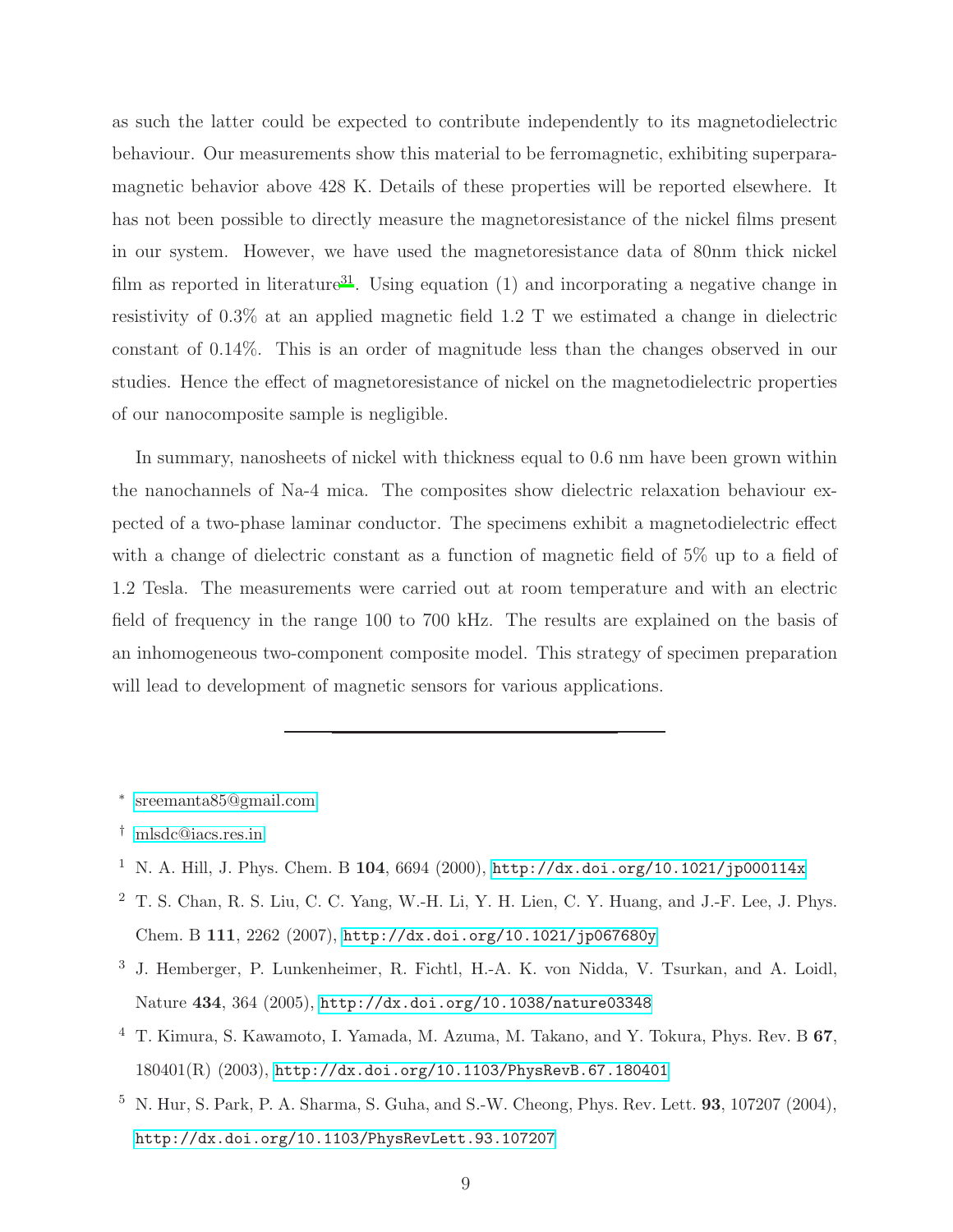- <span id="page-9-0"></span> $6$  M. P. Singh, W. Prellier, C. Simon, and B. Raveau, Appl. Phys. Lett. 87, 022505 (2005), <http://dx.doi.org/10.1063/1.1988979>
- <span id="page-9-1"></span><sup>7</sup> N. S. Rogado, J. Li, A. W. Sleight, and M. A. Subramanian, Adv. Mater. **17**, 2225 (2005), <http://dx.doi.org/10.1002/adma.200500737>
- <span id="page-9-2"></span><sup>8</sup> G. Catalan, Appl. Phys. Lett. 88, 102902 (2006), <http://dx.doi.org/10.1063/1.2177543>
- $9$  M. P. Singh, W. Prellier, L. Mechin, and B. Raveau, Appl. Phys. Lett. 88, 012903 (2006), <http://dx.doi.org/10.1063/1.2159094>
- <span id="page-9-3"></span><sup>10</sup> I. Fina, N. Dix, L. Fábrega, F. Sánchez, and J. Fontcuberta, Thin Solid Films  $518$ , 4634 (2010), <http://dx.doi.org/10.1016/j.tsf.2009.12.048>
- <span id="page-9-4"></span><sup>11</sup> M. M. Parish and P. B. Littlewood, Phys. Rev. Lett. **101**,  $166602$  (2008), <http://dx.doi.org/10.1103/PhysRevLett.101.166602>
- <span id="page-9-5"></span><sup>12</sup> M. S. Dresselhaus and G. Dresselhaus, Adv. Phys. **51**, 1 (2002), <http://dx.doi.org/10.1080/00018730110113644>
- <sup>13</sup> L. M. Viculis, J. J. Mack, and R. B. Kaner, Science 299, 1361 (2003), <http://dx.doi.org/10.1126/science.1078842>
- <sup>14</sup> K. Novoselov, A. K. Geim, S. V. Morozov, D. Jiang, Y. Zhang, S. V. Dubonos, I. V. Grigorieva, and A. A. Firsov, Science 306, 666 (2004), <http://dx.doi.org/10.1126/science.1102896>
- <span id="page-9-6"></span><sup>15</sup> K. S. Novoselov, D. Jiang, F. Schedin, T. J. Booth, V. V. Khotkevich, S. V. Morozov, and A. K. Geim, Proc. Natl. Acad. Sci. U.S.A 102, 10451 (2005), <http://dx.doi.org/10.1073/pnas.0502848102>
- <span id="page-9-7"></span><sup>16</sup> Y. Leng, Y. Wang, X. Li, T. Liu, and S. Takahashh, Nanotechnology 17, 4834 (2006), <http://stacks.iop.org/0957-4484/17/i=19/a=009>
- <span id="page-9-8"></span><sup>17</sup> Y. Leng, Y. Li, X. Li, and S. Takahashi, J. Phys. Chem. C 111, 6630 (2007), <http://dx.doi.org/10.1021/jp0676686>
- <span id="page-9-9"></span><sup>18</sup> A. Bose, B. N. Pal, A. Datta, and D. Chakravorty, J. Non-Cryst. Solids 355, 1448 (2009), <http://dx.doi.org/10.1016/j.jnoncrysol.2009.05.045>
- <span id="page-9-10"></span><sup>19</sup> A. Dan, P. K. Mukherjee, and D. Chakravorty, J. Mater. Chem. **15**,  $1477$  (2005), <http://dx.doi.org/10.1039/b417240j>
- <span id="page-9-11"></span> $20$  S. Bhattacharya, A. Datta, S. Dhara, and D. Chakravorty, J. Phys. D: Appl. Phys.  $42$ ,  $235504$ (2009), <http://stacks.iop.org/0022-3727/42/i=23/a=235504>
- <span id="page-9-12"></span><sup>21</sup> S. Bhattacharya, A. Datta, and D. Chakravorty, Appl. Phys. Lett. **96**, 093109 (2010),